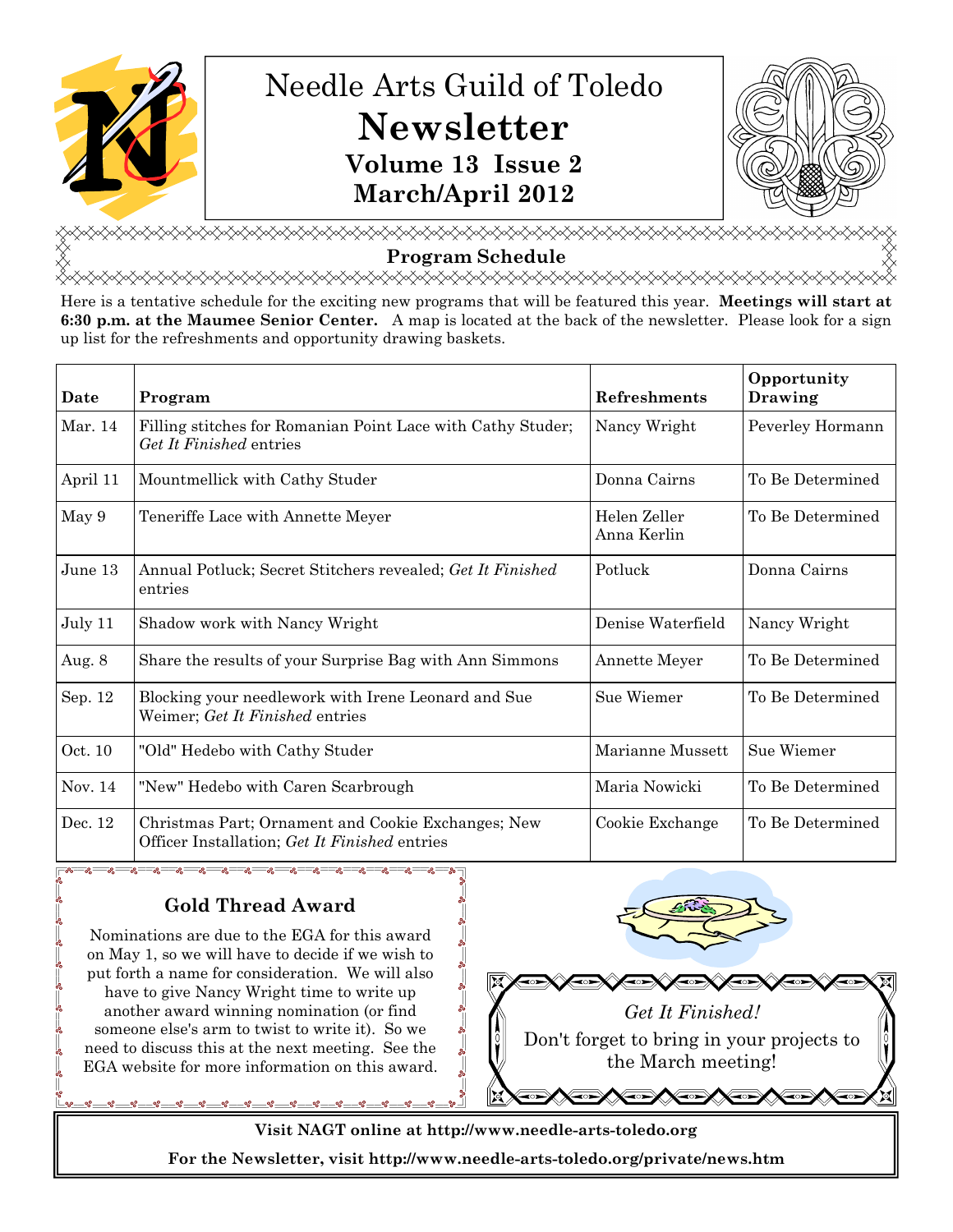

Here is a list of events besides our monthly meetings that you may find interesting. Further info may be obtained from the EGA or GLR websites.

#### **Dates Event Information**

- 04/22/12 ― *Great Lakes Region (GLR) Seminar*  04/26/12 "Stitch Down in Titletown" The event is hosted by the Green Bay Area Chapter EGA in Green Bay, WI. Contact Karen Wojahn GLR2012@new.rr.com or 920-662- 0799, calls are to be made before 7pm EDT.
- 04/25/12 *GLR Needlework Exhibit*. Show two completed stitched pieces in a non-juried exhibit. Contact: Karen Wojahn, GLR Seminar 2012 Registrar, 426 Woodfield Drive, Green Bay, WI 54313 920-662-0799 GLR2012@new.rr.com

05/04/12 ― *Mideastern Region (MER) Seminar*-

- 05/06/12 "Common Threads" The event will be held at the Clarion Hotel, Dunkirk, NY. For more information contact Cindy Spaniol at Lik2stitch@yahoo.com or (814)460-9656 or visit www.mideasternregionega.org
- 10/28/12 ― *National (EGA) Seminar* "Santa Fe
- 11/02/12 Enchantment" Hosted by Rocky Mountain Region. Location: Hilton Santa Fe at Buffalo Thunder, Santa Fe, NM. Contact: Caela Tyler at caelat@comcast.net.
- 11/10/12 *NAGT 577 Fall Program* Silk Ribbon Ornaments by Debbie Mitek. Location: 557 Foundation, Perrysburg, OH. Further details in the next newsletter or contact Caren Scarbrough for more information.

04/28/13 ― *Great Lakes Region (GLR) Seminar -* 

- 05/02/13 "Hoopin' Up in the Circle City" Hosted by the Indianapolis Chapter, the event will be held at the Indianapolis Marriott East, 7202 E. 21st St., Indianapolis, IN 46219. For more information contact Ann Bizzaro at glrseminar2013@gmail.com.
- 10/05/13 ― *National (EGA) Seminar* "Winner by a 10/12/13 Stitch!" Hosted by EGA. Location: Louisville, KY. Contact: Gwen Nelson at mgtnelson@hotmail.com.

## **Calendar of Events**  $\mathbb{X} \times \mathbb{X}$  **From The President's Desk** <del></del>

As I sit here contemplating diaper options (disposable? cloth? both?) and finances, I received an email from an online stitcher friend. She had sent our group a link to a cute cat chart by Alessandra Adelaide. Many of you know that Bill and I are cat people. We have five cats at home, three of whom we rescued. Friends give me cat-related stuff all the time - charts, fabric, figurines you name it, we have it. And I find it very hard to pass up cat charts (I have a thick binder full of just cat charts alone). So as I opened the link, part of me wondered if this would be another example of how I can't pass up a good chart. But then I realized something. At this point in my life, my need for diapers is far outweighing my want of another chart. No, I'm not getting rid of my stitching stash anytime soon. In fact, I made it clear early in the process of cleaning up my craft room (which has now morphed into a multi-function guest/craft room) that I am not getting rid of my needlework stash. While I know that in just a matter of weeks, I will be taking a hiatus from active stitching, I also know that my love (and need) for stitching is not going away. So as I work on my list of baby items (stroller, car seats, diapers, wipes, cribs, etc.), I have somewhere in the back of my mind plans what I want to stitch during those magic moments when I have a little bit of time to myself.

And I guess that's what we all have in common: the challenge of nurturing our needlework skills in the midst of so many other life events, be it work or family related. So I wish everyone all the best as you work on the various projects we've already been lucky enough to work on so far in our fairly new program year.

Peverley

#### **Stitch-In**

Stitch-In meetings are held every Thursday from 11am–5pm. The third Thursday of the month we are at Something Extra. The fourth Thursday will be at Swan Pointe Care Center or at a member's home. Saturday Stitch-In will be on the last Saturday of the month at the Way Public Library in Perrysburg. Come as early as 9am and stay until closing, 5pm. Call Katherine Thompson at 419-385-0081 or e-mail Diane Myers at jrmyers@roadrunner.com for the next meeting place. Locations change weekly.

#### **NAGT 37th Annual Needlework Show**

The dates for our next show have already been determined. Marianne Mussett, our show chairman, has booked the Sanger Branch Library for September 19-22, 2012. Item drop-off will be Wednesday the 19th, judging will be Thursday the 20th, and the show will be on display Friday the 221st and Saturday the 22nd. We are still looking for a judge, so if you know of anyone who is interested or is working on their judging certification, please let Marianne know as soon as possible.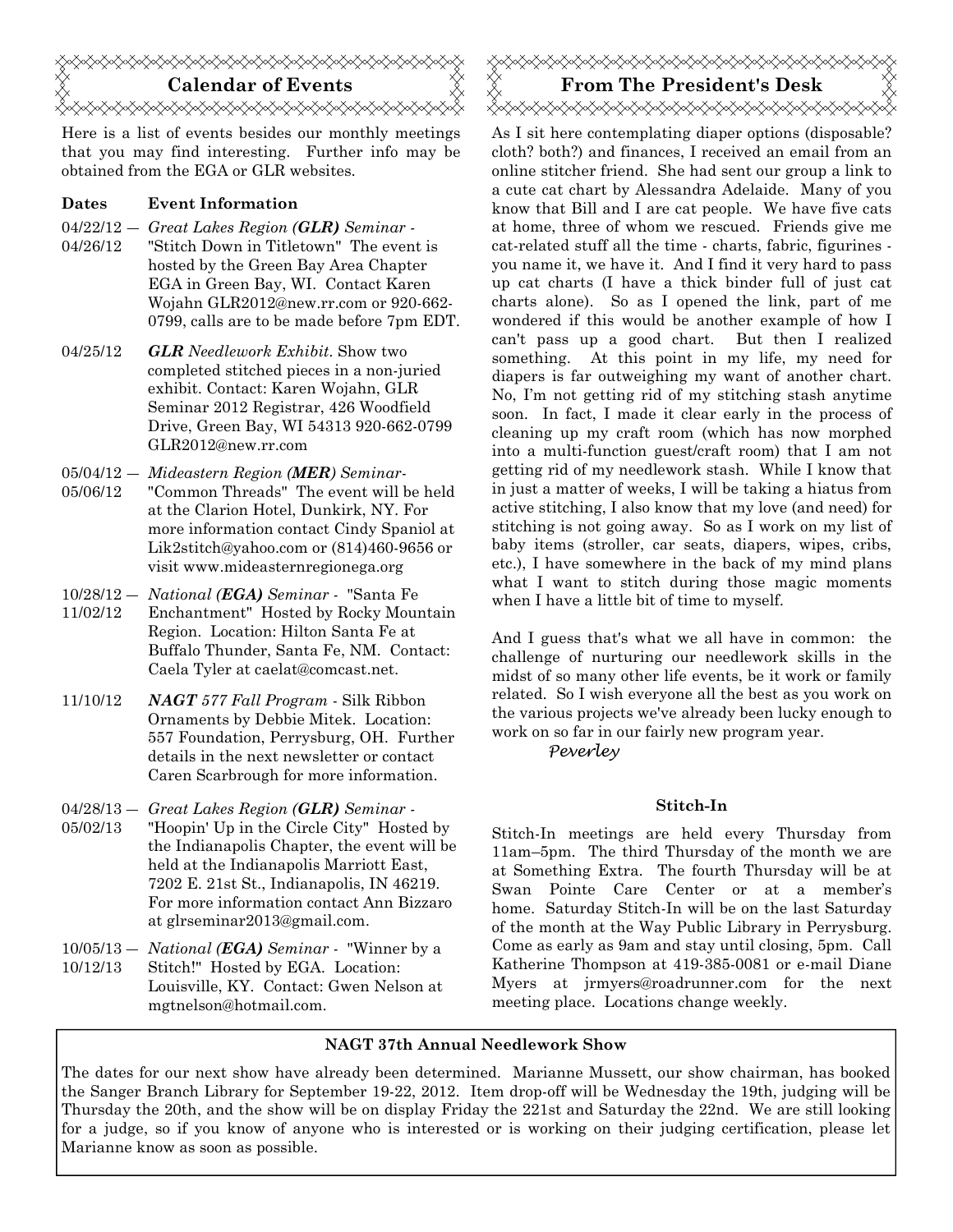

#### **Member News**

A note about dues: Presently, annual dues are \$48. \$37 is paid to EGA (national), \$1 is paid to GLR (regional), and \$10 stays with our guild. Membership dues need to be paid no later than the May meeting. If you have questions, contact membership chair Diane Myers by phone at 419-832-9571 or by email at jrmyers@roadrunner.com.

#### **Program Details**

**Group Correspondence Course:** We will collect finished or partially finished *Dresden Garden* pieces at the April meeting. If you have any questions, bring them to the March meeting. Besides the printed directions, our fee covers an evaluation by Jane Ellen Balzuweit. Try to get part of each area finished to get a complete evaluation. Caren will mail all of the pieces to Jane Ellen.

**March:** Your December 2010 copy of Needle Arts has diagrams for the two filling stitches we will use on the Romanian Point star that you completed from last month, so please bring your copy. Lacis on-line has the crocheted Romanian Point cord for \$7.00 per yard. You should have your cord made and couched onto fabric in the star pattern Cathy provided for the meeting.

**April:** Cathy will lead us in a Mountmellick pansy. Mountmellick is a form of Irish whitework. It uses a larger matte thread on a shiny white ground. It is a surface stitching technique, so no crocheting or counting. It does use special materials, and we have a limited supply. There will be a small fee to cover the cost of materials. Please sign up at the March meeting or e-mail Caren so she can put you on the list.

#### **A Needlework Magazine**

*Editor's Note:* I received the following announcement about this magazine and checked them out. You might be interested in it.

Calling all Embroiderers and Crafters

Great news. Workbox magazine is back with a brand new look. It is the perfect resource for Embroidery, Patchwork, Quilting, Textiles, Creative Designs & New Ideas. To learn more about Workbox Magazine please follow the link: www.workboxmag.com, you may subscribe online. You are going to love this publication. Workbox is a wonderful hub of information and inspiration. A feast for the eyes, with wonderful pictures and articles. Subscribe now to make sure you don't miss out.

We have aimed to retain the legacy of excellence that this magazine has been renowned for in the past 3 decades. We have given the magazine a fresh new format that we know will encourage and inspire many more to pick up their needles and get creating. Originally Workbox magazine was launched in 1981 by Audrey Babington, and was the forerunner of the vast quantity of needlecraft magazines now available in the numerous needlecraft, textiles and fabric subjects seen on news stands. Not only does it keep readers abreast of new developments within the needlecraft and quilting world, it carries regular features such as forthcoming events and exhibitions. Workbox remains a source of ideas, information and inspiration for readers of all ages who want to develop their skills, want to be kept informed, or who simply want a good read. Published bi-monthly, the magazine cover price is £4.25.



At our February meeting, we mixed it up a bit to exchange Surprise Bags (and tried to make a Rhodes Star). Participants have to use the supplies in the bag to create an original needlework to be finished by the August meeting. On the left, Nancy Wright, Peverley Hormann, Cathy Studer, Sue Wiemer and Caren Scarbrough. On the right, Annette Meyer, Caren, Peverley, Sue and Maria Nowicki. *Photos by S. Pellitieri*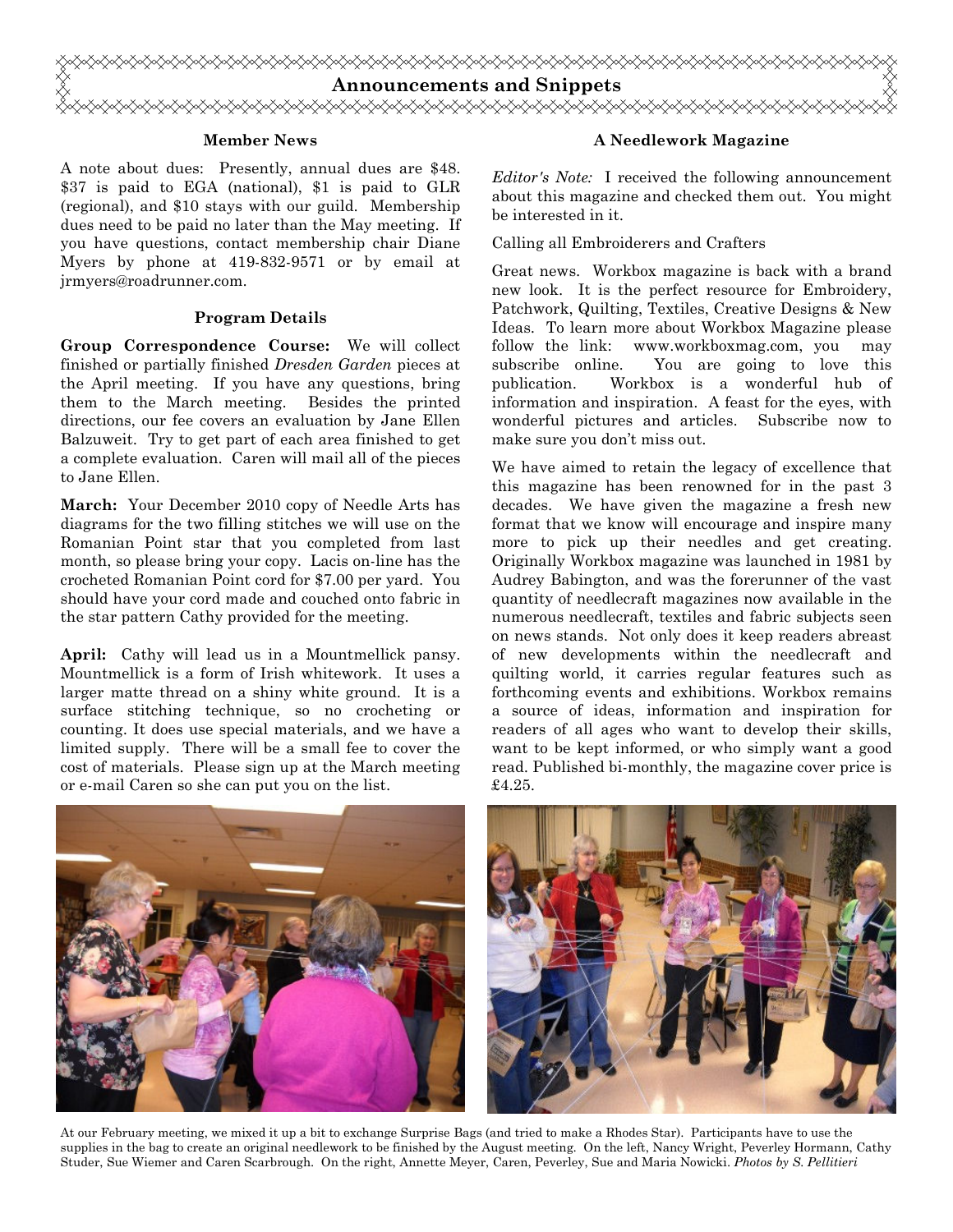

We are very sad to report that our long-time member and friend, Kay Griffith, passed away on Friday, March 2, 2012. Her obituary was published on the Defiance *Crescent-News* website that day.

Kay was born on September 3, 1937. She frequently was an officer of the Needle Arts Guild. She worked with a wide variety of needle arts, including her fantastic beading, tatting, bobbin lace, canvas work and other embroidery, often embellishing some garment. There probably wasn't a style she didn't at least attempt at some point!

She received the Gold Thread Award in 2007 for the Great Lakes Region of the Embroiderer's Guild of America, Inc., and the Guild Choice award for her three-dimensional work, *Frederick the Fiddler*, at our 2008 show. She also received the Joyce Merrill award at our show in 2010 for her *Two Sided Landscape.* 

Our sympathies go out to her family: her husband of over 50 years, Michael; her daughter, Michelle (William) Keen; her sons, Mark (Teri) and Keith (Inga); her brother, Jodson Kenoyer; and her many grandchildren and great-grandchildren. Memorials are suggested to the Community Health Professionals. Additionally, condolences can be left online at www.HCSFuneralHome.com.



Kay Griffith received the Gold Thread Award for the Great Lakes Region at the opening banquet at the 2007 EGA National Seminar in Chicago. *Photo by D. Hampshire*



GLR Gold Thread Award Winners from NAGT: Donna Mohn (2008), Caren Scarbrough (2011) and Kay Griffith (2007). *Photo by D. Myers* 



Kay's Birthday with her bear, Jewel, in 2009. *Photo by S. Hojnacki* 



Kay's *Two Sided* Landscape, the Joyce Merrill Award winner in 2010, is shown above. *Frederick the Fiddler,* her 2008 Guild Choice award winner, appears below. *Photos by S. Pellitieri* 

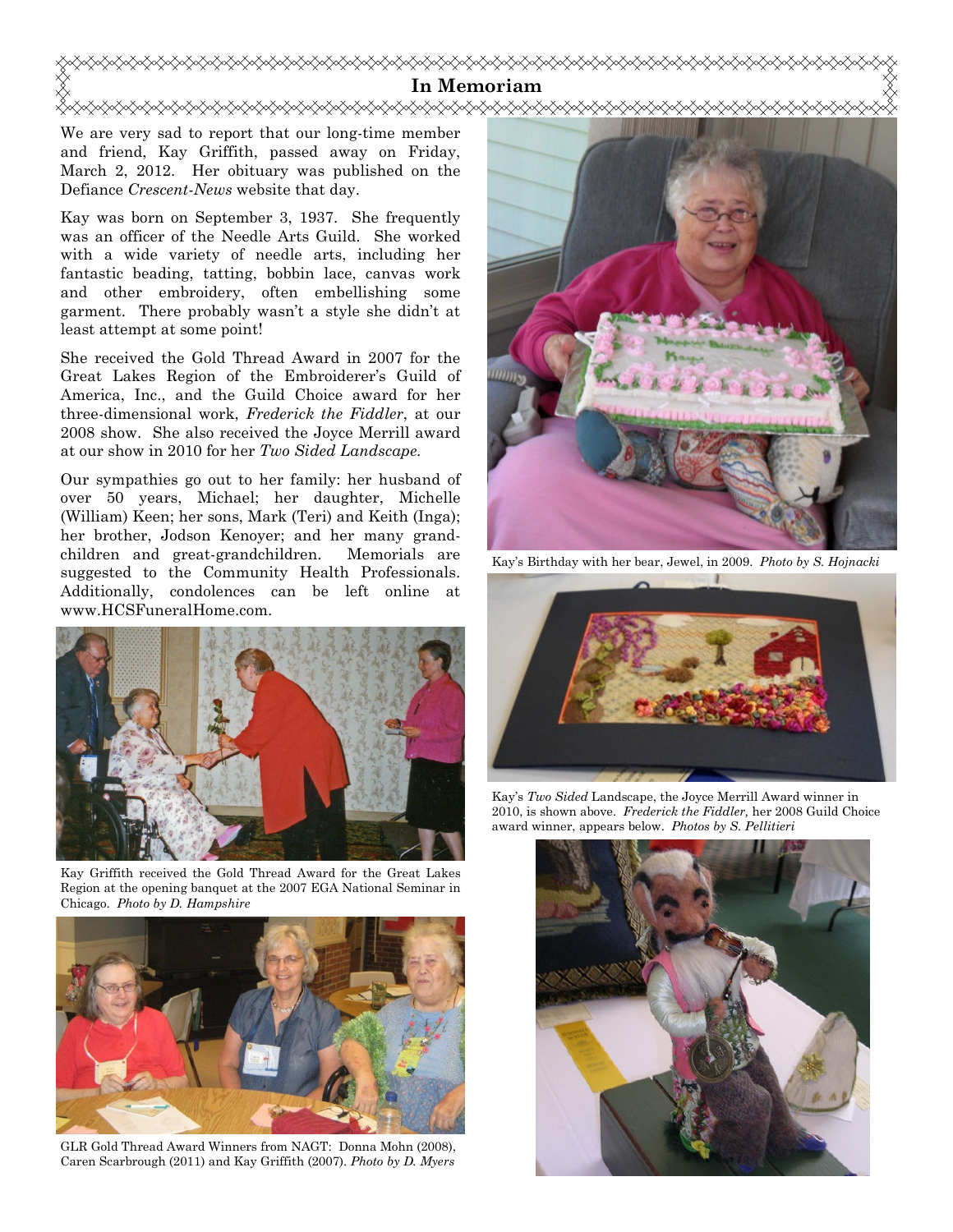*The NAGT Newsletter* is published six times per year (January, March, May, July, September, and November) by the Needle Arts Guild of Toledo (NAGT) chapter, The Embroiderers' Guild of America, Inc. The Editor welcomes comments, input, and story items. Please send them to the editor by the 25th of the month preceding publication.

Editor: Susan Pellitieri; 703 Butterfield Dr; Toledo, Ohio 43615, Phone: 419-382-1329, E-mail: NeedleArtsToledo@aol.com

EGA chapter newsletters may copy material contained in this publication except items which are noted and marked as copyrighted. Please credit this Chapter when due.

**MEMBERSHIP** in the Needle Arts Guild of Toledo is open to all embroiderers. New and renewing dues payments should be sent to: Diane Myers, 22045 W. River Road, Grand Rapids, Ohio 43522

**ANNUAL DUES** - NAGT annual dues of \$48 include: **Dues - Local chapter** 

- Bimonthly NAGT chapter newsletter
- Chapter meetings and programs
- Local chapter lending library
- Group correspondence course (additional fee required)
- **Dues Great Lakes Region (GLR)**
- GLR seminar (additional fee required)

**Dues - The Embroiderers' Guild of America, Inc. (EGA)** 

- Subscription to quarterly magazine, Needle Arts
- Individual correspondence courses for a fee
- National seminars for a fee

Members can attend optional local Chapter workshops presented by teachers contracted by the Chapter and paid for by workshop participants.

**MEETING CANCELLATION:** Monthly meetings are cancelled due to bad weather if the Toledo Public schools are closed. Tune into AM 1370 News radio in Toledo for school closings.

**GUESTS** are welcome at all meetings and may attend two meetings before being asked to join.

**NAME TAGS** must be worn at all meetings or pay a 25¢ fine. The fines collected go to general funds to help cover expenses.

**MEETINGS** are on the second Wednesday of the month at 6:30 p.m. in the Maumee Senior Center, 2430 Detroit Ave., Maumee OH 43537. Please note that the Google Map below labels Rte. 25/24 as S. Detroit Ave. south of the Ohio Turnpike, but it really is Anthony Wayne Trail.

### <del></del> **NAGT Officers and Board Members**  <sub></sub><sub></sub>

**President Publicity**  Peverley Hormann 419-699-2076 pevhormann@yahoo.com

**President Elect 2012 Show Chairman**  Marianne Mussett 419-534-2278 mcmussett@hotmail.com

**Secretary** Annette Meyer 419-283-8746 nettie@buckeye-express.com

### **Treasurer**

Anna Kerlin 419-829-6752 akerlin@buckeye-express.com kmthompson49@yahoo.com

#### **Outreach Chairman**

(currently open)

#### **Welcoming Committee**

Marilyn Freeman 419-381-8782

**Membership GLR Representative Hospitality**  Diane Myers 419-832-9571 jrmyers@roadrunner.com **Newsletter**  Susan Pellitieri 419-382-1329 NeedleArtsToledo@aol.com spellitieri@namsa.com

**Program Co-Chair Education**  Caren Scarbrough 419-278-2162 caren505@roadrunner.com

**Program Co-Chair** Cathy Studer 419-217-3077 treesong44@yahoo.com

**Historian** Katherine Thompson 419-385-0081

 *indicates Voting Members Map courtesy of Google Map.*